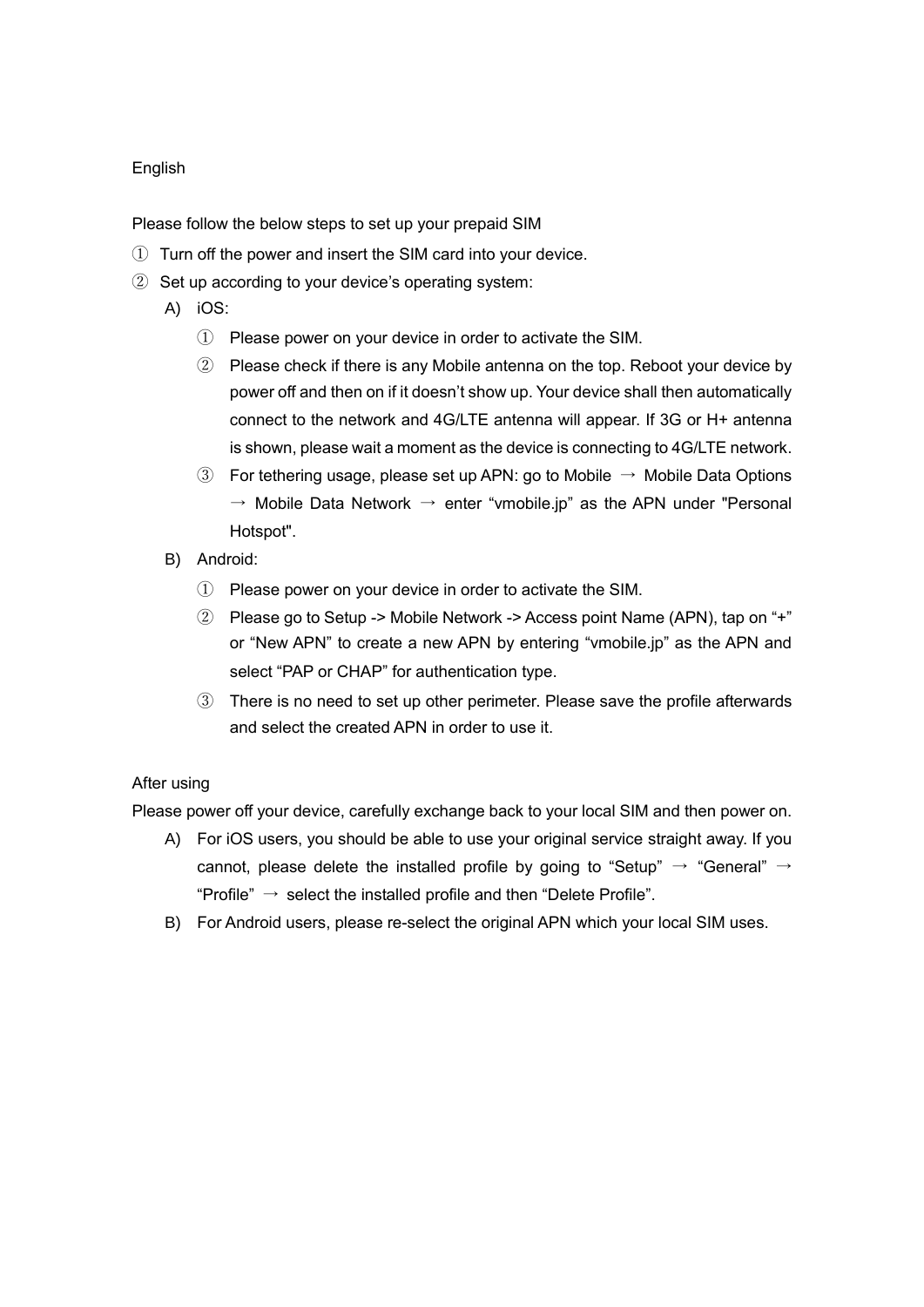中国語(繁体)

請按照以下步驟設定上網 SIM 卡

- ① 關閉電源並將 SIM 卡插入手機或平板的 SIM 卡插槽。
- ② 根據您的手機或平板的操作系統的不同而進行設定:
	- A) iOS:
		- ① 請打開手機或平板電源以激活 SIM 卡。
		- ② 請檢查畫面頂部是否有訊號(天線)。如果沒有顯示,請關閉電源然後重新開機。 您的手機或平板將自動連接到網絡,並顯示 4G / LTE 天線。如果顯示 3G 或 H +天線,請稍侯等待, 手機或平板正在連接到 4G / LTE 網路。
		- ③ 如果有要分享網路,請設定 APN:進入"移動" →"移動數據選項" →"移動數據 網" →輸入"vmobile.jp"作為"個人熱點"下的 APN。
	- B) Android:
		- ① 請打開手機或平板電源以激活 SIM 卡。
		- ② 請檢查畫面頂部是否有訊號(天線)。如果沒有顯示,請關閉電源然後重新開機。
		- ③ 請進入"設定" →"移動網絡" →"接入點名稱"(APN),點擊"+"或"新建 APN", 在 APN 名裏輸入任意的名稱, 比如"Nippon SIM", 然後在 APN 項目裡輸入 "vmobile.jp",在"身份驗證類型"選擇"PAP 或 CHAP"後保存設定(無需設定其他 項目)。然後選擇新設定好的 APN 後, 就可以開始利用此服務。

使用後

請關閉手機或平板的電源,小心更換回原本的 SIM 卡, 然後再打開電源。

- A) iOS 的用戶應該能夠立即使用原地服務。如果不能,請刪除已安裝的 APN。方 法是到"設定" →"一般" →"描述檔" →選擇描述檔,然後選擇"移除描述檔"。
- B) Android 用戶請重新選擇原本的 SIM 卡使用的 APN。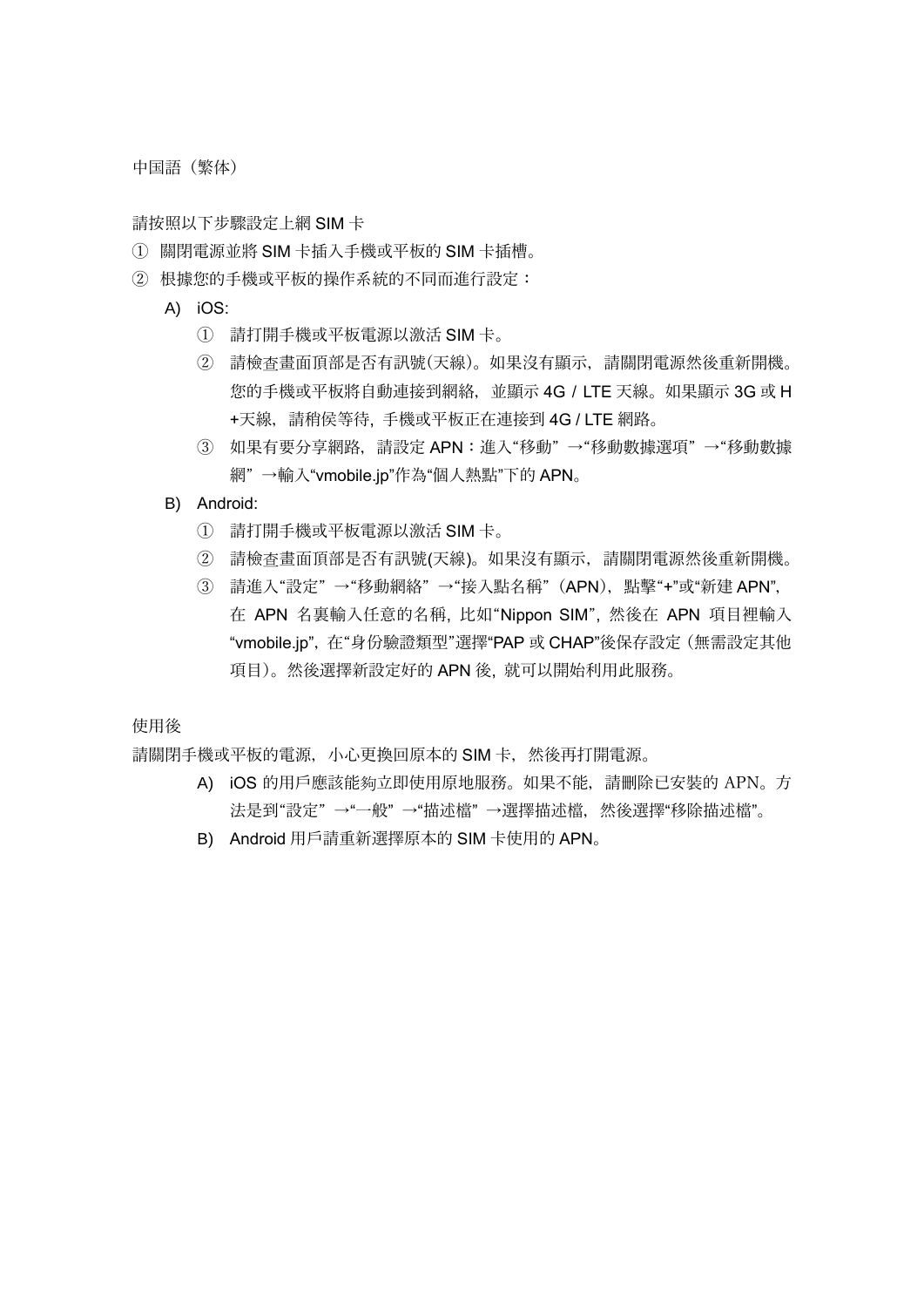日本語

■使用開始

下記手順に従って、SIM カードの設定を行ってください。

- ① お使いの端末の電源をオフにしてから、端末に SIM カードを挿入してください。
- ② お使いの端末によって、設定方法が変わります。
	- A) iOS:
		- ① SIM カードをアクティベーションします。端末の電源を入れてください。
		- ② 端末の上部にアンテナが入っているかご確認ください。アンテナが入ってない場 合は、端末の電源を入れ直してください。アンテナが入れますとご購入のデータ サービスを開始いたします。万が一、3G/H+のアンテナが入っていた場合は、 4G/LTE に接続中ですので、暫くお待ちください。
		- ③ テザリングを利用する場合は、APN 設定をしてください:設定から、モバイル通 信 →通信のオプション→モバイルデータ通信ネットワーク→インターネット共 有に、APN の項目に "vmobile.jp"を入力してください。
	- B) Android
		- ① SIM カードをアクティベーションします。端末の電源を入れてください。
		- ② 設定から、モバイルネットワーク→アクセスポイント名(APN)→「+」または 「新規 APN」を選び、新しい APN を作成してください。
		- ③ APN 名は任意(例:Nippon SIM)に入力して、APN は「vmobile.jp」を入力し て、認証タイプは「PAP or CHAP」を選んでください。右上のボタンを押して 保存してください。保存後、作成した APN を選択して、セットアップが完了い たします。(ご注意:他の項目については、設定する必要はございません)。

■使用後

お使いの端末の電源を切ります。慎重に元の SIM を戻し、端末の電源を入れてください。

A) iOS ユーザーの場合、元のサービスが使用できるようになります。万が一、元 のサービスが使用できない場合は、「設定」→「一般」→「プロファイル」→ プロファイルを選択し、「プロファイルの削除」に進み、インストールされて いるプロファイルを削除した後、端末を再起動してください。

B)Android ユーザーの場合、元の SIM で使用する元の APN を再度選択してくだ さい。選択後、元のサービスが使用できるようになります。